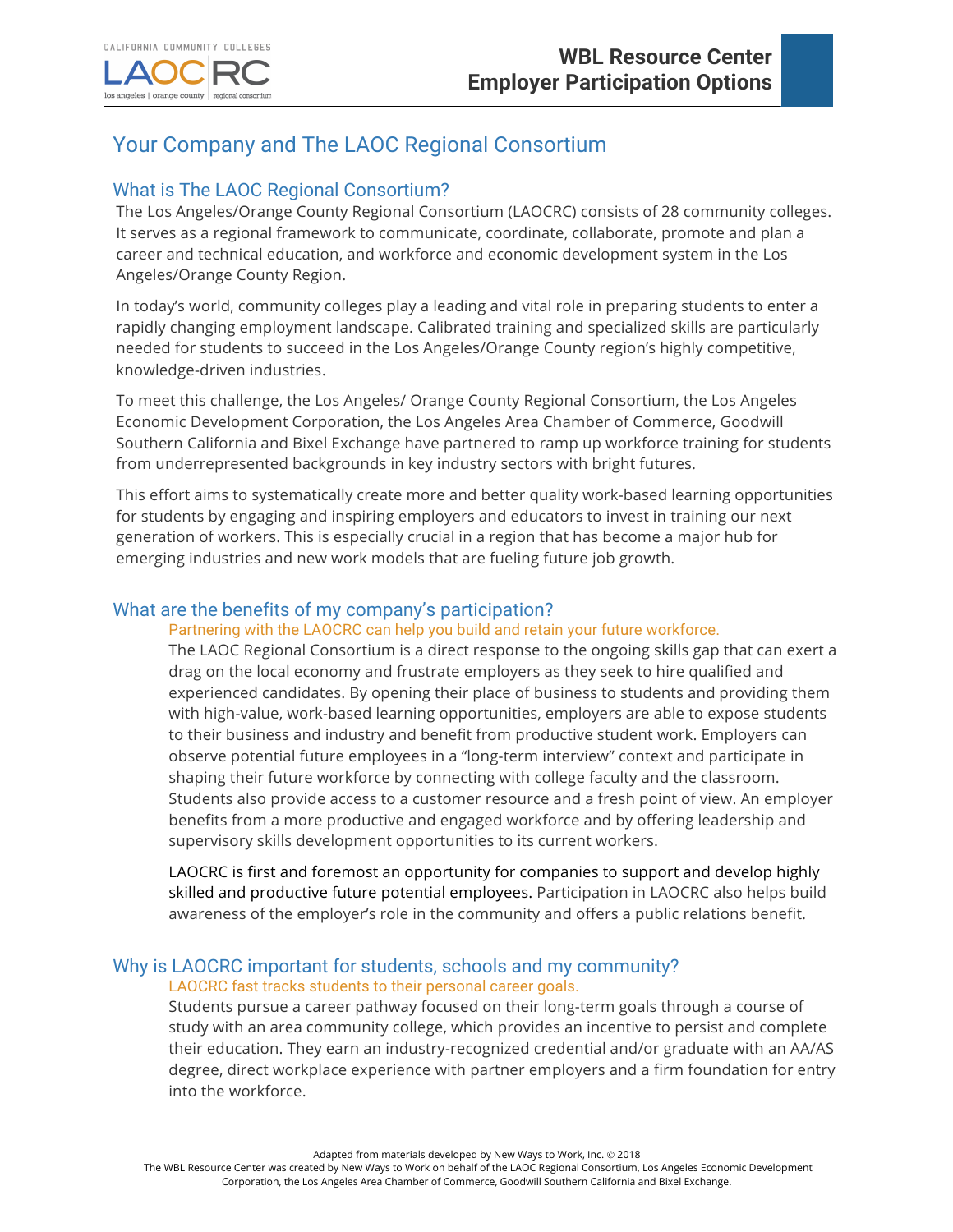

#### LAOCRC promotes better outcomes for schools and increases college completion rates.

LAOCRC helps our community colleges deliver a 21st century education. The community college structure provides multiple pathways for students, incentives for project-based and applied learning and opportunities for cross-disciplinary integration in the classroom. It offers students the chance to explore a career path while preparing them to become contributing members of their community. Participation in a LAOCRC career pathway expands the college's awareness of the economy and increases educator knowledge of area businesses and jobs as well as an understanding of the challenges industry faces.

#### LAOCRC strengthens communities.

It helps align education, workforce and service systems to promote a strong economic future and build an engaged citizenry. LAOCRC provides a robust local talent pipeline and helps the local economy grow and retain its workforce.

## How can my company participate?

There are many ways that employers can partner with LAOCRC. While employer involvement in each of the following activities is critical to the program's success, employer partners are not expected to participate in all activities. LAOCRC partner intermediaries will work with you to help select the activities that make the most sense for your business. Here are some options to consider:

- 1. Serve on an Industry Advisory Board or Steering Committee.
- 2. Help us map the skills needed for success in high-demand occupations in your industry.
- 3. Provide work-based learning experiences for LAOCRC students:
- ü **Guest Speaker** a career awareness activity where an employer partner visits a classroom and provides a presentation on their company, industry and occupation. Guest speakers also address the application of academics in a real-world context.
- $\checkmark$  Workplace Tour a career awareness activity in which small groups of students visit a workplace, learn about the business, meet employees, ask questions and observe work in progress. Teachers also benefit from exposure to the workplace.
- $\checkmark$  Immersive Workshops a career exploration activity that introduces students to a core component of your business by providing a hands-on learning experience. Examples include hackathons, business competitions and design and product challenges.
- $\checkmark$  Informational Interview a career exploration activity where a student interviews an employee of a partner business about his/her career and industry.
- $\checkmark$  **Job Shadowing** a career exploration activity where a student is paired with an employee of a partner business and follows that employee during much of a regular workday, experiences the workplace, explores a particular occupation, learns about the business, connects with a working adult and observes work in progress.
- $\checkmark$  **Work Experience** a career preparation activity where a student develops and demonstrates professional and occupational skills by working for pay with a partner employer. The primary relationship for the student is as an employee. In some cases, schools can offer credit for the experience, through a number of programs.

Adapted from materials developed by New Ways to Work, Inc. @ 2018